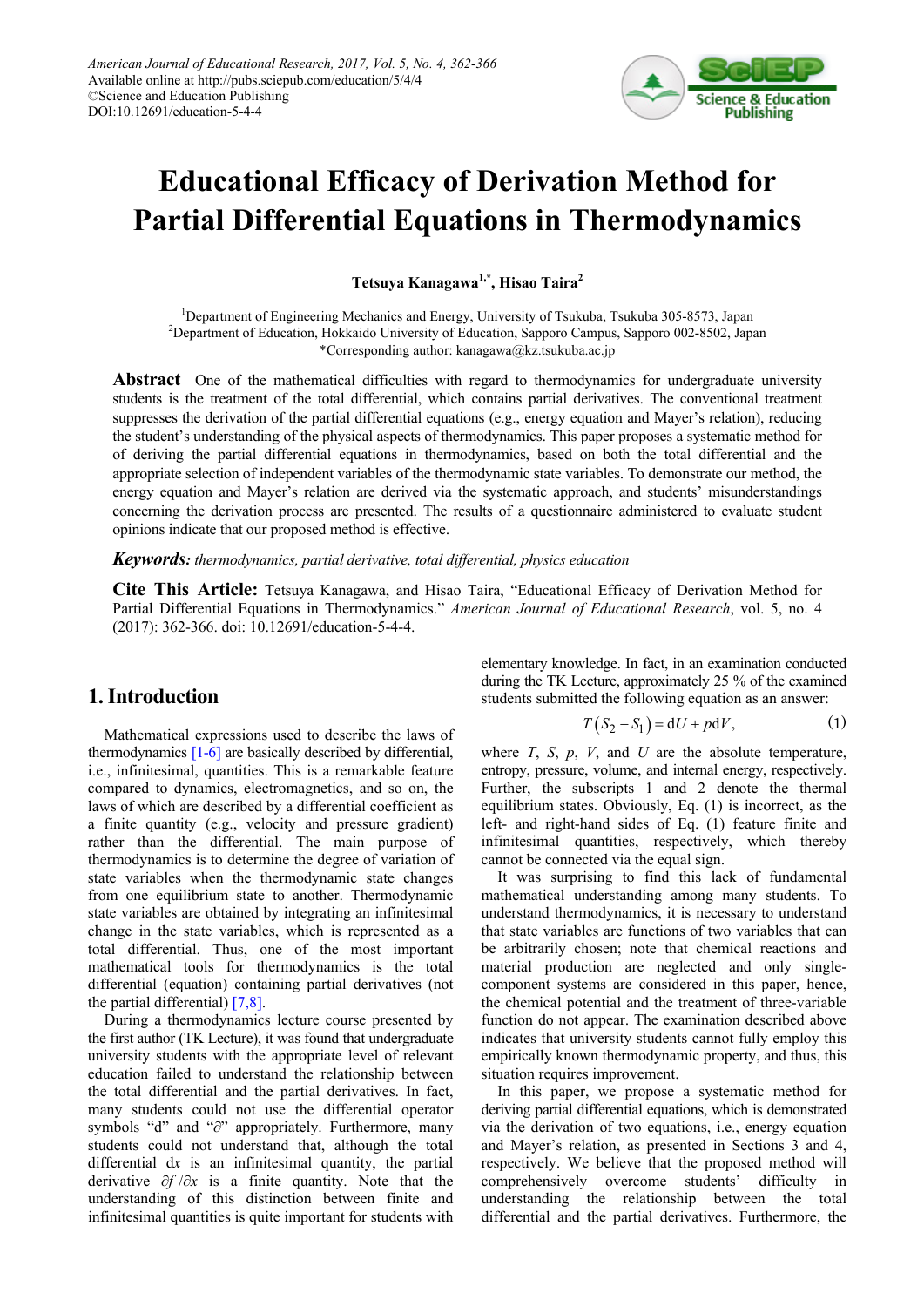proposed method fully utilizes the property that state variables are functions of two variables. The removal of this mathematical difficulty will facilitate greater student concentration on the physical aspects of thermodynamics. Evaluation results, in the form of student opinions regarding the proposed method, are presented in Section 3.6.

# **2. Research Group**

Each year, the TK Lecture course, which comprises the "Thermodynamics I (two credits, spring semester)" and "Thermodynamics II (one credit, winter semester)" modules, is provided to approximately 80 students at the College of Engineering Systems, University of Tsukuba, Japan. This is a mandatory second-year course.

Students have previous knowledge of differentiation and integration, ordinary differential equations, linear algebra, classical mechanics, electromagnetics, and so on, which are taught in mandatory courses provided in the first year. The TK Lecture is regarded as an intermediatelevel course between physical  $\begin{bmatrix} 1-3 \end{bmatrix}$  and engineering thermodynamics [\[4-6\],](#page-4-2) with engineering thermodynamics being covered by another, optional course.

## **3. Problem A: Energy Equation**

#### **3.1. Problem Statement**

Let us consider the following problem: Derive the following energy equation for a quasi-statically reversible process

$$
\left(\frac{\partial U}{\partial V}\right)_T = T\left(\frac{\partial S}{\partial V}\right)_T - p.\tag{2}
$$

In previous TK Lectures, the following instruction was given: "Write down the first law of thermodynamics."

$$
dU = TdS - pdV.
$$
 (3)

TK then explained the process simply: "Divide both sides of Eq. (3) by d*V* under the assumption of an isothermal process. Then, you obtain Eq. (2). Through this simple process, the ordinary differential operator d disappears and the partial differential operator ∂ appears; this is natural as a mathematical rule. Note that all variables in Eqs. (2) and (3) are two-variable functions, i.e., the independent variables of *U* and *S* are *V* and *T*."

Below, we refer to the abovementioned method as the "dividing method (DM)." In this paper, however, we propose an alternative method for deriving Eq. (2) using the total differential. The advantage of our method is that it removes the ambiguity regarding d and ∂. We refer to our proposed method as the "total differential method (TDM)." As shown in Section 4, TDM is also applicable to the derivation of other partial differential equations in thermodynamics, e.g., Mayer's relation.

#### **3.2. Student Misunderstanding**

In an examination conducted as part of the TK Lecture, approximately 65 % of students obtained

$$
\frac{dU}{dV} = T \frac{dS}{dV} - p,\tag{4}
$$

in an attempt to derive Eq. (2) from Eq. (3). The use of d is quite incorrect, as *U* and *S* are two-variable functions. Such an incorrect answer is evidence that these students did not understand the basic difference between ordinary and partial differentials. Furthermore, we should recognize that the partial differential operator ∂/∂*V* and the partial derivative ∂*U*/∂*V* should be treated as one item in Eq. (2). We also should note that the ordinary differential operator d/d*V*, the numerator (total differential) d*U*, and the denominator (total differential) d*V* should be treated as one item on the left-hand side of Eq. (4). In particular, the rigorous treatment of ordinary and partial differentials is extremely important in thermodynamics. For example, many students could not distinguish between the partial derivative appearing as a finite quantity in Maxwell's relation [Eqs. (14) and (27) below] and the total differential d*U* in the first law of thermodynamics [Eq. (3)].

In the abovementioned lectures, TK explained that "The change from d to ∂ is natural" and that "*U* and *S* are functions of two variables." However, students are rarely satisfied with these explanations. Although the operation of division by d*V* is frequently used in thermodynamics, its validity has not been explained in detail. Thus, a precise and rigorous treatment is required.

Why does the differential operator d change to  $\partial$  in the derivation process from Eq. (3) to Eq. (2)? It is difficult to present an effective explanation for this change to university students who are only beginning to learn the difference between ordinary and partial differentials. In fact, questions regarding the difference between d and ∂ have been extensively raised during the TK Lecture course. Therefore, from the perspective of physics education and to avoid confusion, the DM approach should be avoided. The alternative TDM approach, which is presented in the following section, has been found to be extremely effective as described in Section 3.6 below. The essence of the proposed TDM is that there is no reliance on division by d*x*.

### **3.3. Revised Lecture Featuring TDM**

Focusing on d*S* and d*V* on the right-hand side of Eq. (3), we discover the use of the total differential. We determine the independent variables of *U* as *S* and *V*, yielding  $U = U(S)$ , *V*). Thus, the total differential  $dU(S, V)$  is written as

$$
dU(S,V) = \left(\frac{\partial U}{\partial S}\right)_V dS + \left(\frac{\partial U}{\partial V}\right)_S dV.
$$
 (5)

In this case, the left-hand side of Eq. (3) is  $dU = dU(S, V)$ and Eq. (5) should be satisfied for arbitrary d*S* and d*V*; thus, we have

$$
T = \left(\frac{\partial U}{\partial S}\right)_V, p = -\left(\frac{\partial U}{\partial V}\right)_S.
$$
 (6)

Because Eq. (5) contains three variables—*U*, *S*, and *V*—we define  $S = S(V, \xi)$  in  $U(S, V)$ , where the new independent variable  $\xi$  is an arbitrary variable for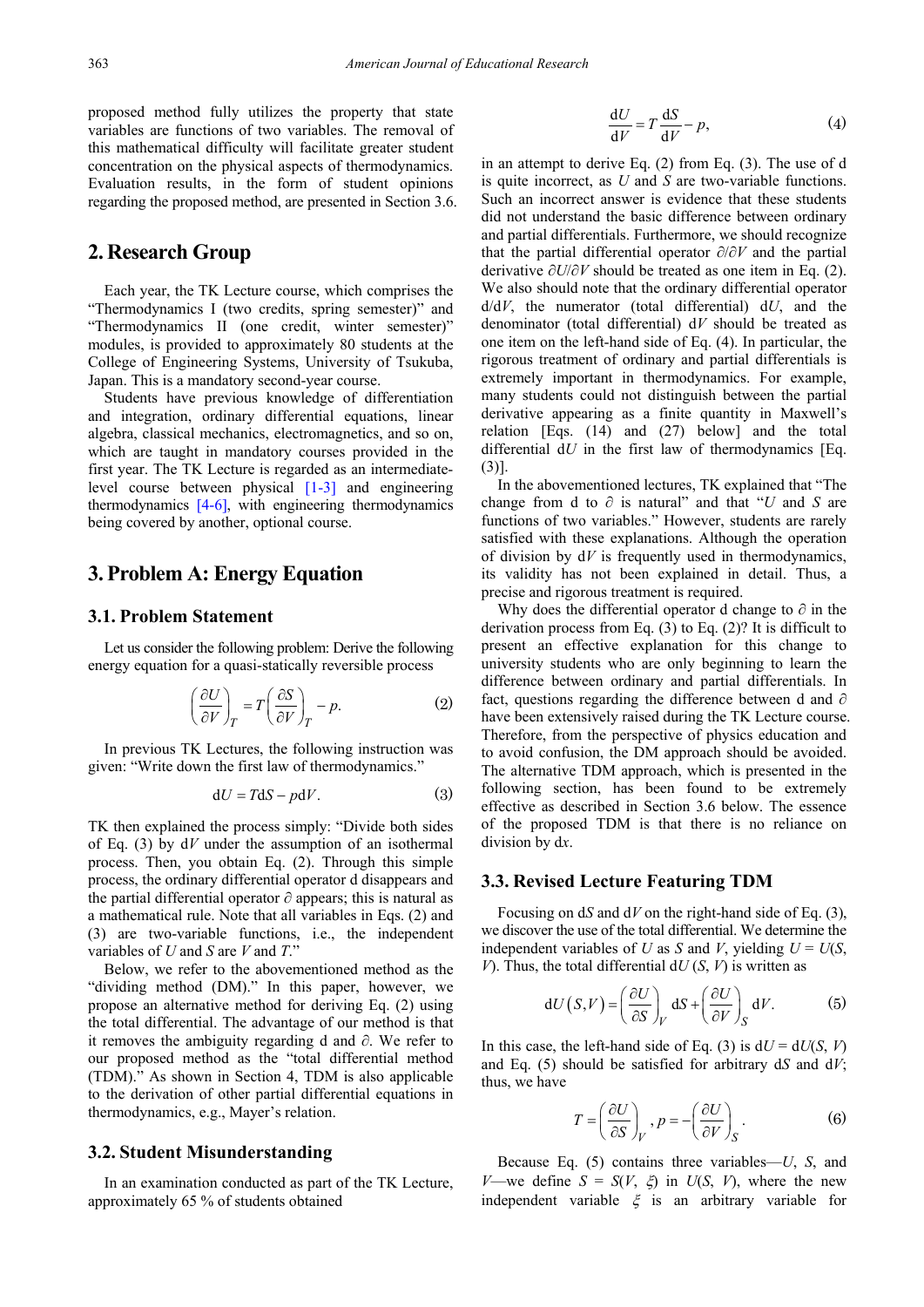generality, which may be set to *p* or *T*, for example. The total differential d*S*(*V*, ξ) is

$$
dS(V,\xi) = \left(\frac{\partial S}{\partial V}\right)_{\xi} dV + \left(\frac{\partial S}{\partial \xi}\right)_V d\xi.
$$
 (7)

Substituting the right-hand side of Eq. (7) into d*S* in the first term on the right-hand side of Eq. (5), we obtain

$$
dU(S(V,\xi),V)
$$
  
=  $\left[ \left( \frac{\partial U}{\partial V} \right)_S + \left( \frac{\partial U}{\partial S} \right)_V \left( \frac{\partial S}{\partial V} \right)_\xi \right] dV + \left( \frac{\partial U}{\partial S} \right)_V \left( \frac{\partial S}{\partial \xi} \right)_V d\xi.$  (8)

Here, the treatment of the independent variables is important, i.e.,

$$
dU(S,V) = dU(S(V,\xi),V) = dU(V,\xi), \qquad (9)
$$

with

$$
dU(V,\xi) = \left(\frac{\partial U}{\partial V}\right)_{\xi} dV + \left(\frac{\partial U}{\partial \xi}\right)_V d\xi.
$$
 (10)

That is, the right-hand side of Eq. (8) can be treated as an identity with respect to  $dV$  and  $d\xi$ , and we thus obtain

$$
\left(\frac{\partial U}{\partial V}\right)_{\xi} = \left(\frac{\partial U}{\partial V}\right)_{S} + \left(\frac{\partial U}{\partial S}\right)_{V} \left(\frac{\partial S}{\partial V}\right)_{\xi},\tag{11}
$$

$$
\left(\frac{\partial U}{\partial \xi}\right)_V = \left(\frac{\partial U}{\partial S}\right)_V \left(\frac{\partial S}{\partial \xi}\right)_V,\tag{12}
$$

respectively. Note that Eqs. (11) and (12) are frequently utilized in the derivation of partial differential equations in thermodynamics. We emphasize that they are derived from a thermodynamics-based discussion; that is, we employ the property that the thermodynamic state variables are two-variable functions.

Finally, substituting Eq. (6) into the right-hand side of Eq. (11) yields

$$
\left(\frac{\partial U}{\partial V}\right)_{\xi} = T\left(\frac{\partial S}{\partial V}\right)_{\xi} - p,\tag{13}
$$

which conforms to Eq. (2) for the case  $\xi = T$ . In this manner, Eq. (2) can be derived via systematic utilization of the total differential. Thus, it is important to distinguish between the total differential and the partial differential of a thermodynamic variable.

## **3.4. Maxwell's Relation and Joule's Law**

Substituting Maxwell's relation

$$
\left(\frac{\partial p}{\partial T}\right)_V = \left(\frac{\partial S}{\partial V}\right)_T, \tag{14}
$$

into the first term on the right-hand side of Eq. (13) for the case  $\xi = T$ , we obtain

$$
\left(\frac{\partial U}{\partial V}\right)_T = T\left(\frac{\partial p}{\partial T}\right)_V - p.\tag{15}
$$

We then assume that the thermodynamic system is an ideal gas. Further, the substitution of the equation of state for an ideal gas reveals that the right-hand side of Eq. (15) is equivalent to zero, i.e.,

$$
\left(\frac{\partial U}{\partial V}\right)_T = 0.\tag{16}
$$

Finally, we can derive Joule's law, i.e., the fundamental and important relation for internal energy:

$$
U = U(T). \tag{17}
$$

#### **3.5. Student Hesitation: Deletion of Entropy**

Although the aforementioned calculations are straightforward and simple, many students struggle to accept the substitution of Maxwell's relation given in Eq. (14) into Eq. (13). We assume that this difficulty arises because many students intensively focus on the mathematical aspect of this derivation. As is clear from Section 3.4, the importance of this substitution is the deletion of *S* only, which TK repeatedly emphasized: "You must delete *S*!". As a result, approximately 90 % of students understood the importance of eliminating *S*.

An expert in thermodynamics easily performs the deletion of *S*, as *S* is unclear. However, many undergraduate students do not want to eliminate *S*. In fact, a student stated as follows: "I cannot conceive of an operation to delete the new variable *S*, because I want to discover the meaning of *S*." We believe that many students are enchanted by the mysterious concept of entropy and desire to elucidate the details of the entropic behavior encountered in thermodynamics. Therefore, they hesitate to delete an important variable such as *S*, as this operation is quite different compared to the mathematics employed in other branches of physics.

#### **3.6. Evaluations by Students**

In the revised TK Lecture "Thermodynamics II (winter semester, fiscal year 2016)," TK introduced both TDM and DM to 74 students (see also Section 2). In order to determine which method is easier to understand, TK supplied a questionnaire to every student. The questionnaire posed the question: "Is it easier for you to understand TDM compared to DM?" The answer sheet contained three check boxes, corresponding to the responses, "more difficult to understand," "the same," and "easier to understand." In addition, a space was provided for students to explain their opinions.

A total of 58 (approximately 80 %) students checked "easier to understand." The common student opinions were as follows:

(i) TDM is easier to understand than DM, because the operator ∂ naturally appears;

(ii) Although many straightforward calculations are required in TDM than in DM, TDM has removed my ambiguity surrounding this derivation;

(iii) I had not previously considered the physicomathematical meaning of and difference between d and ∂ in depth. By focusing on this concept in detail, I developed an understanding of the essential and remarkable difference between these symbols. In addition, I now recognize that it is important to focus on rigorous and precise expressions in mathematics for thermodynamics.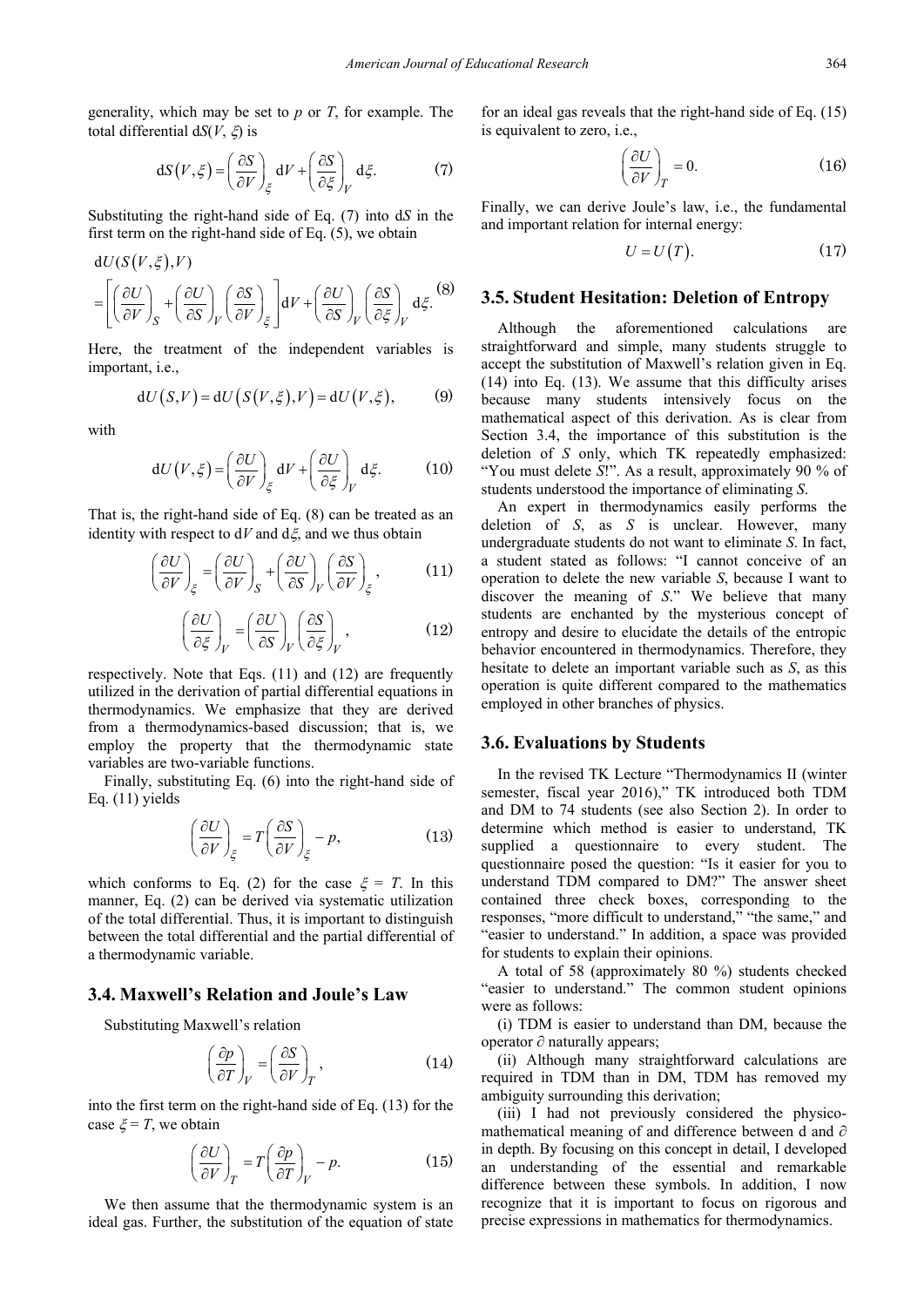Based on these student opinions, we believe that many students simply wish to eliminate the ambiguity inherent to the DM rather than to avoid straightforward calculations. We therefore conclude that our proposed TDM is easy to follow, and it facilitates deeper understanding of the relevant concepts.

## **4. Problem B: Mayer's Relation**

In this section, to demonstrate the applicability of TDM, we derive Mayer's relation as another example of a relevant partial differential equation.

## **4.1. Derivation**

Let us begin with the difference of the isobaric and isomeric heat capacities, respectively,  $C_P$  and  $C_V$ , which is described as

$$
C_{\rm P} - C_{\rm V} = T \left[ \left( \frac{\partial S}{\partial T} \right)_p - \left( \frac{\partial S}{\partial T} \right)_V \right].
$$
 (18)

The first and second terms on the right-hand side of Eq. (18) indicate the appropriate choice of dependence of the independent variables, i.e., *S*(*T*, *p*) and *S*(*T*, *V*), respectively. Then, we write down the total differentials:

$$
dS(T, p) = \left(\frac{\partial S}{\partial T}\right)_p dT + \left(\frac{\partial S}{\partial p}\right)_T dp, \qquad (19)
$$

$$
dS(T,V) = \left(\frac{\partial S}{\partial T}\right)_V dT + \left(\frac{\partial S}{\partial V}\right)_T dV.
$$
 (20)

As four variables appear in Eqs. (19) and (20), i.e., *S*, *T*, *p*, and *V*, we wish to reduce the three differentials on the right-hand sides, d*T*, d*p*, and d*V*, to two differentials. Thus, we further assume the following dependence

$$
dp(V,T) = \left(\frac{\partial p}{\partial V}\right)_T dV + \left(\frac{\partial p}{\partial T}\right)_V dT.
$$
 (21)

Substituting Eq. (21) into the second term on the righthand side of Eq. (19) gives

$$
dS(T, p)
$$
  
\n
$$
= \left(\frac{\partial S}{\partial T}\right)_p dT + \left(\frac{\partial S}{\partial p}\right)_T \left[\left(\frac{\partial p}{\partial V}\right)_T dV + \left(\frac{\partial p}{\partial T}\right)_V dT\right]
$$
  
\n
$$
= \left[\left(\frac{\partial S}{\partial T}\right)_p + \left(\frac{\partial S}{\partial p}\right)_T \left(\frac{\partial p}{\partial T}\right)_V\right] dT + \left[\left(\frac{\partial S}{\partial p}\right)_T \left(\frac{\partial p}{\partial V}\right)_T\right] dV.
$$
\n(22)

In the same manner as in Eq. (9), we note the transition of independent variables

$$
dS(T, p) = dS(T, p(V, T)) = dS(T, V)
$$
  
=  $\left(\frac{\partial S}{\partial T}\right)_V dT + \left(\frac{\partial S}{\partial V}\right)_T dV.$  (23)

That is, the choice of independent variables of *S*, (*T*, *p*) naturally varies to  $(T, V)$ . Comparison of the coefficients of d*T* and d*V* in the right-hand side of Eqs. (22) and (23) gives

$$
\left(\frac{\partial S}{\partial T}\right)_V = \left(\frac{\partial S}{\partial T}\right)_P + \left(\frac{\partial S}{\partial p}\right)_T \left(\frac{\partial p}{\partial T}\right)_V, \tag{24}
$$

$$
\left(\frac{\partial S}{\partial V}\right)_T = \left(\frac{\partial S}{\partial p}\right)_T \left(\frac{\partial p}{\partial V}\right)_T, \tag{25}
$$

respectively. We repeatedly emphasize that the above formula for partial derivatives appears naturally when discussing thermodynamics.

Substituting Eq. (24) into the second term on the righthand side of Eq. (18), we obtain

$$
C_{\rm P} - C_{\rm V} = T \left\{ \left( \frac{\partial S}{\partial T} \right)_p - \left[ \left( \frac{\partial S}{\partial T} \right)_p + \left( \frac{\partial S}{\partial p} \right)_T \left( \frac{\partial p}{\partial T} \right)_V \right] \right\}
$$
  
= 
$$
-T \left( \frac{\partial S}{\partial p} \right)_T \left( \frac{\partial p}{\partial T} \right)_V.
$$
 (26)

Furthermore, substituting Maxwell's relation

$$
\left(\frac{\partial S}{\partial p}\right)_T = -\left(\frac{\partial V}{\partial T}\right)_p,\tag{27}
$$

into Eq. (26) yields Mayer's relation:

$$
C_{\rm P} - C_{\rm V} = T \left( \frac{\partial V}{\partial T} \right)_{p} \left( \frac{\partial p}{\partial T} \right)_{V} . \tag{28}
$$

#### **4.2. Student Errors and Improvements**

Many students exhibited a misunderstanding in the TK Lecture. That is, with respect to Eq. (18), many students supplied the incorrect response

$$
\left(\frac{\partial S}{\partial T}\right)_p = \left(\frac{\partial S}{\partial T}\right)_V.
$$
\n(29)

This is quite the misunderstanding. Furthermore, approximately 50 % of students could not combine Eqs. (19), (20), and (21). Such a student tended to fail a final examination of the TK Lecture course.

These difficulties are caused by the arbitrariness of the independent variable selection. Therefore, with the aim of improving the efficacy of these thermodynamics lectures, we must repeatedly emphasize the importance of choice regarding the selection of independent variables. No correct selection exists. In the TK Lecture, every student can now discover a tool for the selection of independent variables.

# **5. Conclusions**

The ordinary differential operator d sometimes changes to the partial differential operator ∂ during the derivation of the mathematical expressions for the laws of thermodynamics. Although this operation is frequently seen, it is also a critical source of ambiguity for undergraduate university students.